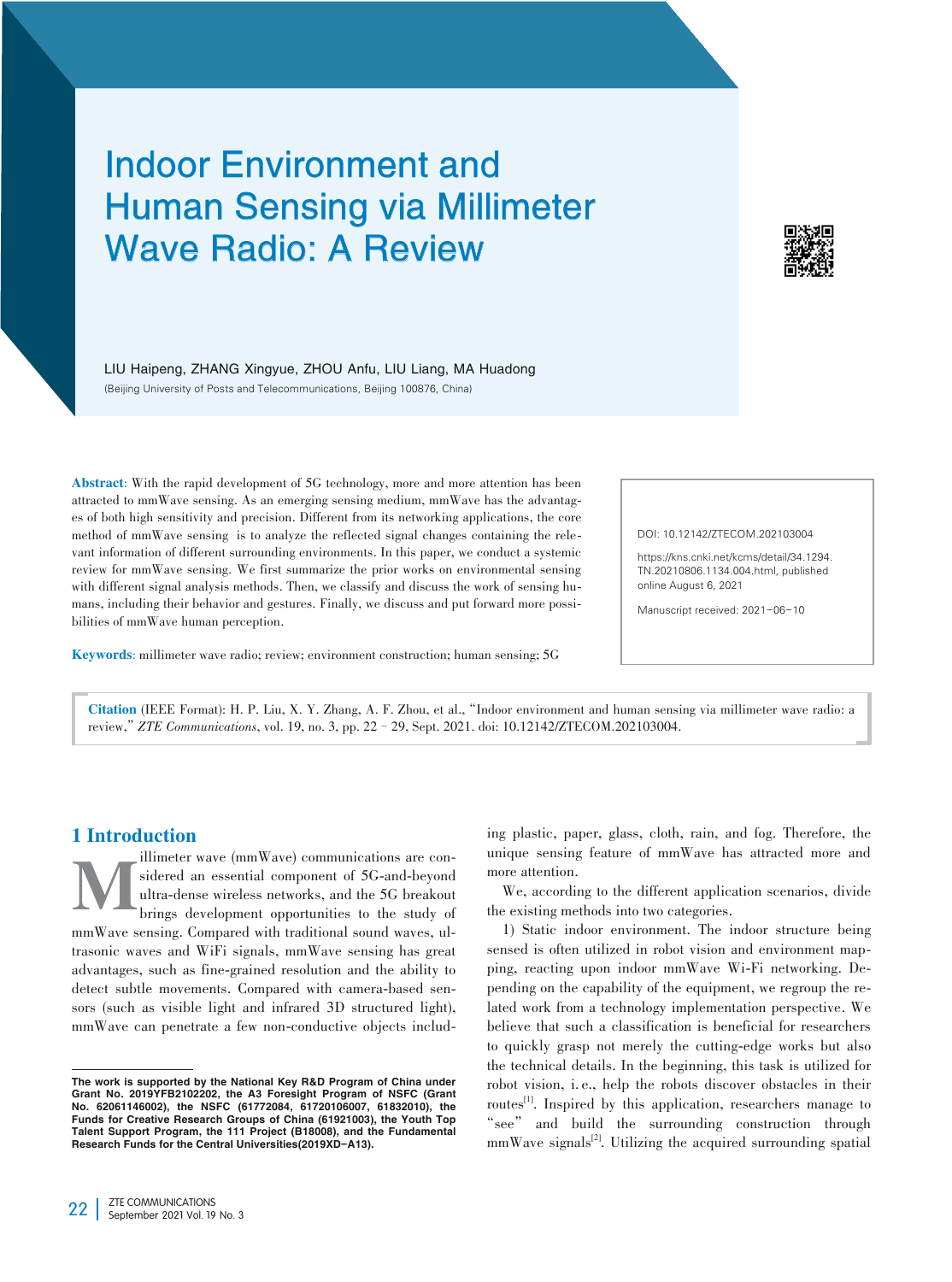structure, researchers further facilitate the popularity of the mmWave Wi-Fi networking.

2) Dynamic human movements. Since mmWave signals have a short wavelength, it is sufficient to detect centimeterlevel distance and sensitive to capture the millimeter-level motions around. Based on this knowledge, many researchers utilize mmWave signals to identify people through their gait<sup>[3]</sup>, recognize several predefined hand gestures<sup>[4-5]</sup>, and track someone's fingers<sup>[6]</sup>. More subtlely, the vital signs (such as respiratory and heart rates) can also be extracted by changes in reflected mmWave signals.

The core method of mmWave sensing is to analyze the signal changes reflected on the surrounding environment, so as to obtain its state. Therefore, in a practical operation process, we first need to use the transmitter module to transmit the signal and then receive the signal reflected and "modulated" by the surrounding environment.

The information of the target is contained in these signals, so the sensing systems then use different methods to "demodulate" the information of the surroundings, which will be processed and counted to get an overall message of the surrounding environment. However, there are two methods to perform the"demodulation": the traditional signal analysis and the AIbased learning. The former analyzes the angle and orientation of the reflection object by analyzing the changes in the communication information of the signal after reflection. The latter uses black-box machine learning methods to comprehend more complex human movements.

Interestingly, most studies on dynamic human movements rely on artificial intelligence (AI) technology because the features extracted from human movements are very complicated. These features include a great many reflection points with different distances, angles, speeds, and energy intensities. Therefore, the AI tool, originally designed for image learning, can discover the underlying relationship across such massive and complex feature information, so as to help the system sense human movements. Inversely, only a few studies on static indoor environments rely on AI. For the reader's convenience, we categorize these existing applications based on whether using AI and sensing scenarios. Based on this analysis, we explore each of the sensing scenarios in terms of breadth and depth and also put forward the prospect of mmWave sensing in future applications.

# 2 Sensing Indoor Environment

When networking in an indoor scenario, the available mmWave links often include multiple paths reflecting off the surrounding wall, in addition to the LoS path, as shown in Fig. 1. Different surrounding walls have different effects on the information of received signal strength (RSS) and phase of the mmWave link paths. Then by analyzing these effects, researchers can extract relevant information about the paths,



▲ Figure 1. Indoor environment is inferred by concatenating the reflection points

such as the time of flight, transmission length, or reflection angle. Using such information of paths, researchers construct the surrounding environment. Otherwise, researchers have focused on how to perceive the indoor environment to improve the efficiency and stability of 5G mmWave indoor networking.

The radar system, using frequency modulated continuous wave (FMCW) mmWave signals, is easy to identify the surrounding environment because it has the advantages of robustness, low computational complexity, strong penetration, etc. However, the current work is often done by reusing lowcost and ubiquitous 5G mmWave communication devices. Compared with radar devices, this device is difficult to identify the surrounding environment and thus is unable to handle complex environments. Therefore, how to reuse 5G signals to obtain the surrounding environment has become the key to the problem. According to the limitations of different devices and the way they use signals, we categorize the related works into threefold implemental technologies (categorized in Table 1).

## 2.1 Utilizing Both Phase and RSS

During the process of device localization for mmWave, we normally have the problem of knowing nothing about the initial surrounding environment. To solve this, PALACIOS et al. design  $JADE^{[2]}$ , which can estimate the location of a mobile user in indoor space without any prior knowledge. The JADE algorithm can be directly combined with a commercial device to extract information using the angle of arrival (AoA) of signals, so as to obtain the location of users. Then, they propose  $CLAM^{[7]}$  to localize the mobile user, estimate the position of access points, and finally form a map of the environment. Using these two algorithms, they realize the localization and mapping of the mmWave network without knowledge of the initial environment.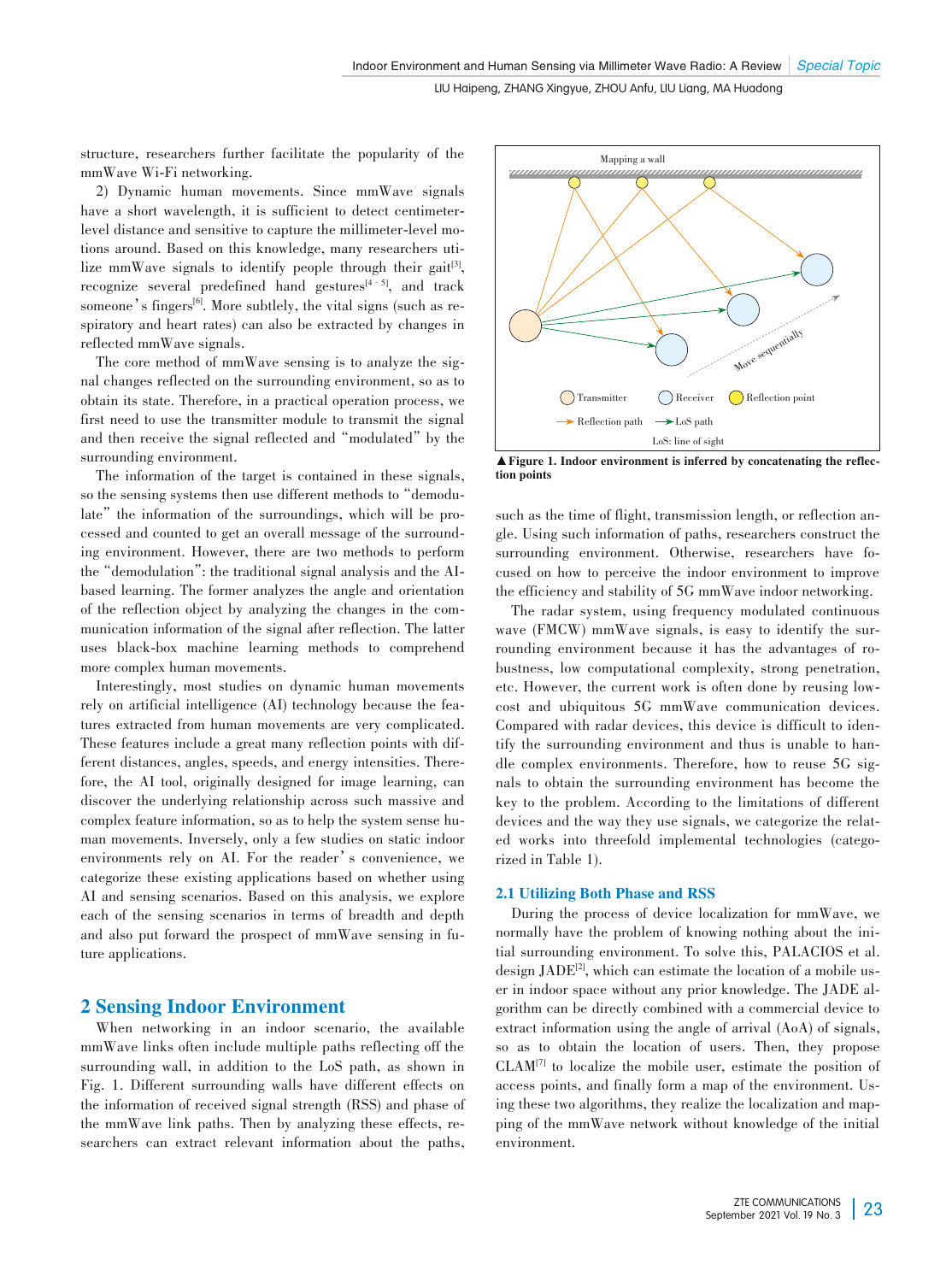|               | Citation       | Usage                                | Technology                                          | Method             |  |  |  |
|---------------|----------------|--------------------------------------|-----------------------------------------------------|--------------------|--|--|--|
|               | JADE           | Position the client                  | An iterative algorithm                              | Both phase and RSS |  |  |  |
|               | <b>CLAM</b>    | Map the environment                  | A distributed localization algorithm                | Both phase and RSS |  |  |  |
|               | E-Mi           | Boost the indoor network             | A multi-path analysis framework                     | Both phase and RSS |  |  |  |
|               | Beam-Forcast   | Improve the mobile links             | Reverse engineering of E-Mi                         | Both phase and RSS |  |  |  |
|               | <b>RSA</b>     | Position object & identify materials | Move Rx along trajectory while collecting           | Only RSS           |  |  |  |
|               | <b>Ulysses</b> | Image environment                    | Bind Tx & Rx together to collect reflection signals | Only RSS           |  |  |  |
|               | RadarCat       | Identify plenty of materials         | Classification by learning on the radar signals     | Only RSS           |  |  |  |
|               | mmRanger       | Sense environment                    | Automatically collect signals                       | RSS with a robot   |  |  |  |
|               | miDroid        | Improve mobile links                 | Set a network relay piggybacked on the robot        | RSS with a robot   |  |  |  |
| <b>MALCON</b> |                | <b>Service</b>                       |                                                     |                    |  |  |  |

▼Table 1. Comparison of the state-of-the-art works on sensing static indoor environment

RSS: received signal strength Rx: receiver Tx: transmitter

CLAM combines experiments with simulation because JADE is entirely dependent on simulation results. Thus, the above two works are too dependent on the simulation experiments, which theoretically discuss the possibility of indoor environment perception. E-Mi<sup>[8]</sup> achieves the same function experimentally. Specifically, E-Mi proposes a multi-path analysis framework, using a customized 360 omnidirectional antenna to obtain the information of the *<*angle, length*>* of all reflec‑ tion links through the RSS and phase information of the signal, so as to infer the surrounding environment according to the geometric relationship. Based on E-Mi's equipment and method, Beam-Forcast<sup>[9]</sup> makes a reverse engineering, i.e., how to accelerate the alignment of network link for a mobile client through the angle change of the client in a given environment.

#### 2.2 Utilizing Only RSS

The above methods can acquire the AoA information directly, but commercial off-the-shelf (COTS) mmWave nodes in daily life cannot accurately extract phase information. This is because the daily mmWave nodes use ideal laser-like beams, which are generated by horn antennas. Due to its lack of ability to maintain the phase offset between the transmitter (Tx) and the receiver (Rx), a lot of small phase jitters may cause a large error in practical applications. To solve this question, researchers try to determine the AoAs of the link by adjusting the Rx's orientation (i.e*.*, the receiving direction with the largest RSS).

 $ZHU$  et al. design  $RSA^{\text{II}}$  which moves radio antennas while collecting reflection signals to create a synthetic aperture radar (SAR) to infer the object's boundaries, curvature, and surface material. Specifically, RSA fixes the Tx, a commodity HXI Gigalink 6 541 board, and moves the Rx with a deliberately designed path collecting reflection signals. In this process, RSA can extract the detected object's status including both its curve direction (by aligning its receiver orientation towards the strongest one) and its material according to the signal strength. Furthermore, Ulysses<sup>[10]</sup> binds Tx and Rx (the same as that used by RSA) together and moves them at the same time. According to this, the system can prevent collision in motion, which can be used in future scenarios, e.g., the unmanned driving and robot movement.

Uniquely, utilizing RSS of the reflected signals, RadarCat<sup>[11]</sup> can identify different materials of plenty of static objects, such as glasses, water, metals, and mobile phones. Specifically, RadarCat is based on a principle that the signals reflected from different materials are highly characteristic because the thick– ness and geometry of the object will scatter, refract and reflect the radar signals differently. Therefore, RadarCat feeds the 8 channel radar signal RSS and their statistics into a welltrained classifier to distinguish the different objects.

#### 2.3 Utilizing RSS with a Programmable Robot

All of the above indoor environment mapping works (except RadarCat) need to manually adjust the position and orientation of the devices, so researchers try to automate the task of collecting signals with the help of a programmable sweeping robot as shown in Fig. 2, which is precise to position, steer and track. With the help of this robot,  $mmRanger^{[12]}$  can use the commercial mmWave network cards to achieve the construction of and indoor environment by only utilizing the correlation between AoA and RSS. Specifically, mmRanger carries two mmWave cards on a commercial cleaning robot to make all of them as a whole, i.e., a smart mobile environment sen-



▲Figure 2. A programmable sweeping robot that works precisely to po⁃ sition, steer, and track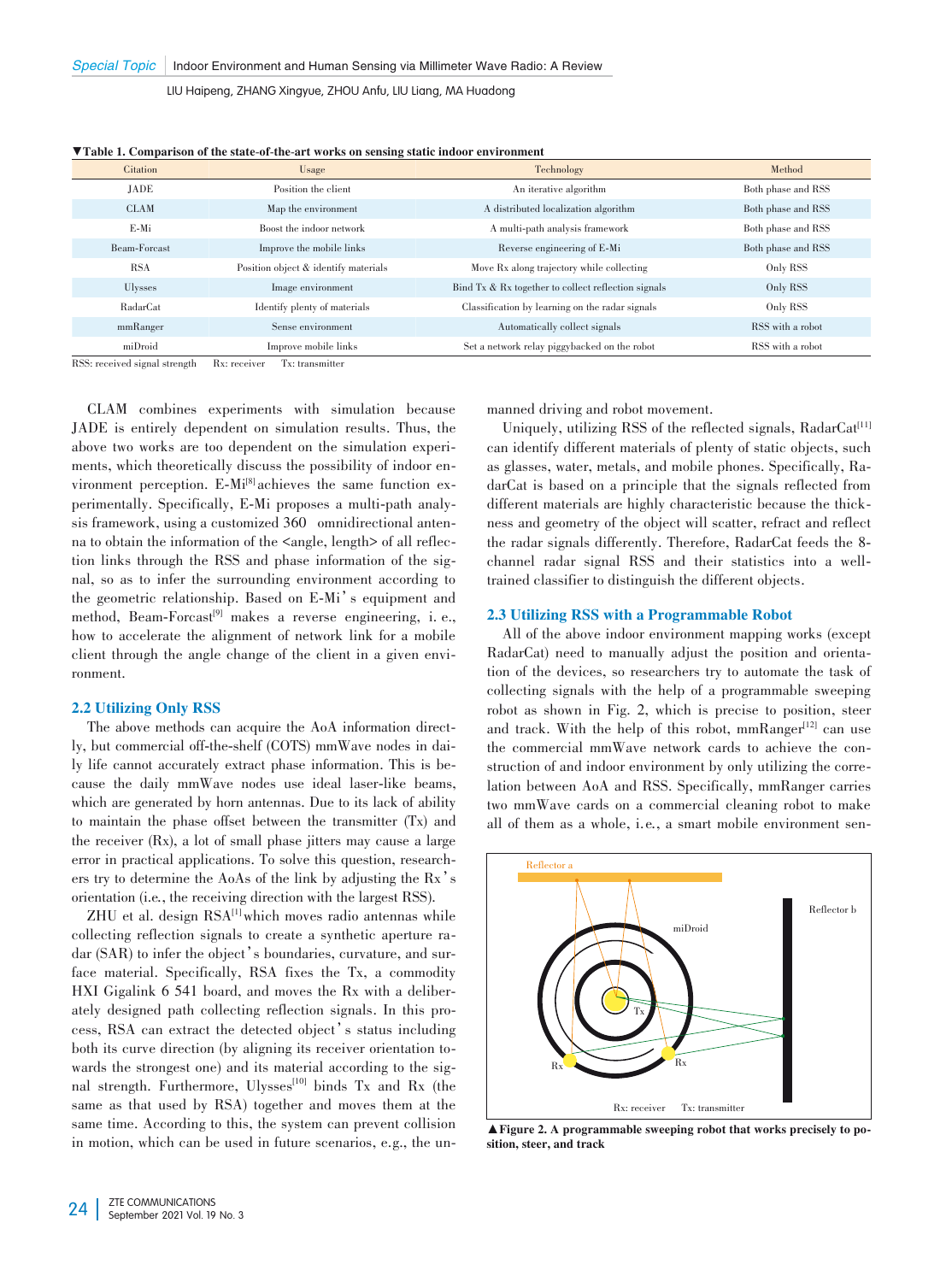sor. The robot can sense the environment by exchanging mmWave signals between the two cards when it moves and rotates freely inside the target room. Upon this process, the geometry of the multiple reflection paths can be extracted by mmRanger from their RSS sequence, and then the environment layout can be reconstructed.

Actually, smart robots will eventually become a part of the home and enterprise environment to help automate our daily lives and improve productivity. Based on this vision, miDroid<sup>[13]</sup> binds the same network card node to the same robot, turning the robot into an indoor mmWave Wi-Fi relay and thereby achieving faster mobile client network optimization. More specifically, miDroid firstly analyzes the series of access point (AP) beacons to extract spatial factors and then finds out the AoA/angle of departure (AoD) of signal transmission paths, so as to map the environment. Then, miDroid proposes a real-time and adaptive path planning algorithm to instruct the navigation of the robot relay, thus improving the performance during the client's blockage when he changes orientation rapidly.

# 3 Sensing Human

Different from the last section, human movements simultaneously generate multiple reflection points each with different position, velocity, reflection intensity, etc. Therefore, two re‑ search methods are adopted according to the complex degree of the sensing movements (categorized in Table 2).

# 3.1 Human Movement Tracking

Several works are aimed only at small, uniform movements on a certain part of the human body, such as vertical finger tracking, regular breathing, and heartbeat. Specifically, re‑ searchers utilize horn antennas to focus on the detected target, thereby eliminating the interference of unrelated motions around, as shown in Fig. 3. In this way, any variation in the re‑ flection signal represents the change of the target to sense changes in the target part of the human body.

To focus on a periodic movement, e.g., human chest variation caused by the breath and heartbeats, YANG et al.<sup>[14]</sup> propose mmVital, a system using 60 GHz mmWave signals for vital sign monitoring. In this system, they utilize two horn antennas fixing their orientation to continuously capture the subtle variation of the skin on one's chest by analyzing the signal modulation caused by the skin fluctuation. Specifically, they extract the periodic changes within the signal RSS to acquire the frequency of breath and heartbeat and filter the raw signals through the suited band-pass filter to achieve better accuracy. As a result, mmVital provides a mean estimation error of 0.43 breaths and 2.15 breaths per minute within 100 ms of dwell time on reflection.

On the other hand, for the non-periodic movement, e. g., tracking a finger, the horn antenna needs to determine the direction of the finger movement by analyzing the signal changes to realize finger tracking. WEI et al.<sup>[6]</sup> trace a rectangle area as the tracking region in their proposed tracking system mTrack. Then, they place a quasi-omni-directional (180° beamwidth) transmitter on one of the rectangle vertexes and two horn-antenna receivers on the adjacent sides facing the region respectively. In this region, finger movements in any direction will be transformed into two relative movements: approaching or moving away from the two receivers. Fortunately, these two movements can be detected by the phase changes of the signal thank to the small wavelength of 60 GHz mmWave. As a result, mTrack can track a vertical finger with a 90th percentile error below 8 mm which is sufficient for a virtual trackpad.

In addition to the above work on sensing a certain part of

▼Table 2. Comparison of the state-of-the-art works on sensing dynamic human movements

| Citation          | Usage                         | Equipment       | Technology                              | Whether AI             |
|-------------------|-------------------------------|-----------------|-----------------------------------------|------------------------|
| Deep-soli         | Gesture recognition           | Soli            | Range-Doppler images                    | Customized CNN         |
| Ubi-soli          | Gesture recognition           | Soli            | Multiple abstract representations       | Random forest          |
| HCI               | Vehicular gesture recognition | Soli            | Several physical features               | Random forest          |
| MengZhenGait      | Identify different users      | TI-IWR1443&6843 | Three spatial features                  | MmGaitNet              |
| MmVital           | Monitor vital signs           | Horn antennas   | Extract periodic changes                | N <sub>o</sub>         |
| <b>MTrack</b>     | Track a vertical finger       | Horn antennas   | Combine target's angle and phase change | $\mathbf{N}\mathbf{o}$ |
| MmSense           | Multi-human detection         | Free            | Features of 60 GHz signal               | N <sub>o</sub>         |
| <b>MID</b>        | Gesture recognition           | Free            | MmWave sensing                          | $\rm No$               |
| LowCostGes        | Detect gesture                | RIC60a          | Extract power profile and AoA           | N <sub>o</sub>         |
| MmASL             | Home-assistant system         | Free            | Features of 60 GHz signal               | $\rm No$               |
| <b>MHomeGes</b>   | Smart home-usage              | TI-IWR1443      | MmWave sensing                          | N <sub>o</sub>         |
| <b>MTranseSee</b> | User recognition              | Free            | MmWave radar                            | No                     |
| Pantomime         | Gesture recognition           | Pantomime       | MmWave sensing                          | N <sub>o</sub>         |
| MmMesh            | Human mesh construction       | Free            | Deep learning framework                 | N <sub>o</sub>         |

AI: artificial intelligence AoA: angle of arrival CNN: convolutional neural network HCI: human computer interface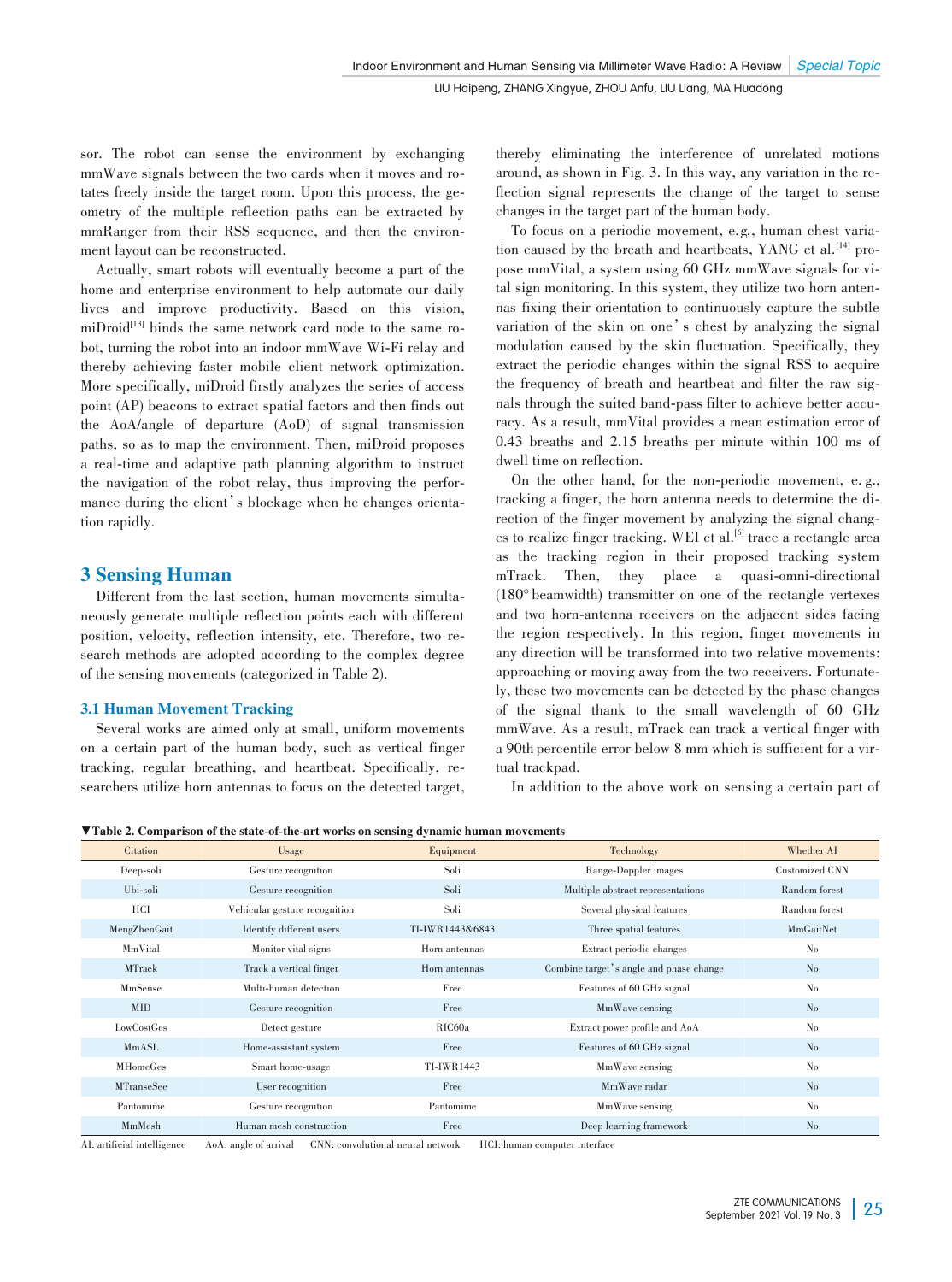the human body, there are also some work on human detection. For example, GU et al. [15] propose mmSense, a devicefree multi-person detection framework. During this work, they use the properties of 60 GHz signal for human bodies and objects to fingerprint the environments including and excluding humans. Then based on the monitored 60 GHz signals and generated fingerprints of environments, mmSense can simultaneously detect the presence and locations of multiple persons. Furthermore, by correlating the 60 GHz RSS series with the measurement of different peo‑ ple's outlines and vital signs, they propose a new method to identify multi-person. Finally, they demonstrate the effectiveness and low cost of this method through experiments. Besides, in the domain of user recognition, LIU et al.<sup>[16]</sup> propose mID, the first user identification approaches that utilize mmWave signals.

#### 3.2 Complicated Behavior Sensing

As aforementioned, the movement of the human body creates a large number of reflection points with different spatial features, as shown in Fig. 4. So we have to treat the human body as a soft body instead of a rigid body (e.g*.*, a wall). In or‑ der to obtain the position-scattering points, all of the work utilizes FMCW, which can separate the reflection points with their spatial features, i.e., distance, velocity, and angle. With the different features of the points on a human body, his/her movements can be recorded in detail. However, it is too com-



▲ Figure 3. Detecting simple human movements



▲ Figure 4. Detecting compound human movements

plex to recognize human movements by analyzing different changing features with simple geometrical relationships. Therefore, the AI tool acting as a black box is utilized to help the system sense human movements.

To recognize gestures, WANG et al.<sup>[4]</sup> directly utilize a mature method, Range Doppler (RD), in the FMCW signal processing field for each fleeting period slice of a gesture. Then, to classify these RD sequences, they input the RD image of each slice into a customized convolutional neural network (CNN) and put the discrete recognition results from each slice into a recurrent neural network (RNN). As a result, this work achieved 87% accuracy on 11 gestures. Crucially, the hardware in this work is the first small-size mmWave radar called "soli"<sup>[5]</sup>, which transmits omni-directional FMCW signals to sense the gesture of the nearby environment. To verify its gesture sensing ability, the researchers, in addition to the above RD metrics, also introduce two series of features, i. e*.*, in $phase/quadrature (I/Q) statistics, and some tracking informa$ tion. In particular, the former is useful for detecting micro motions and the latter is beneficial for recording the moving trend of the gesturing hand. Then, these features are fed into a random forest (RF) classifier due to its computational speed, low memory consumption, and generalization ability.

Totally, this work is sufficient to recognize four gestures with  $92.10\%$  accuracy. Furthermore, using the same chip, SMITH et al.<sup>[17]</sup> implement the gesture recognition into a human-car interface with also an RF classifier. Based on the above solutions, PATRA et al. [18] present a low-cost mmwave radar-based system to save the computation resource. They detect gestures only by the AoA and the power profile extracted from the measured signal. Specifically, they use two low-complexity classification algorithms: unsupervised self-organization mapping (SOM) and supervised learning vector quantization (LVQ). With these methods, gesture recognition can reach 87% accuracy for some gestures.

Gesture recognition can be applied to home assistants. For example, the user can wave one's hand at a distance to turn on a TV. To achieve gesture recognition in such home scenarios, there are several vital challenges: 1) With the increase of the detection range, the details of gestures will become difficult to be captured due to the severe attenuation of the mmWave transmission in the air. In this case, the reflection points will be sparser when the user is standing at a distance. 2) There are also plenty of non-target movements, i.e*.*, they are not predefined gestures but are performed in our daily life. In this case, the points, which are generated by reflection on the non-target movements or even by the multipath reflection on the user's ambient appliances, will interfere with the original recognition.

To solve the problem, LIU et al.<sup>[19]</sup> propose mHomeGes, a real-time smart home gesture recognition system completely using mmWave. First, they obtain the position and dynamic variation of the gesture. Then they recognize fine-grained gestures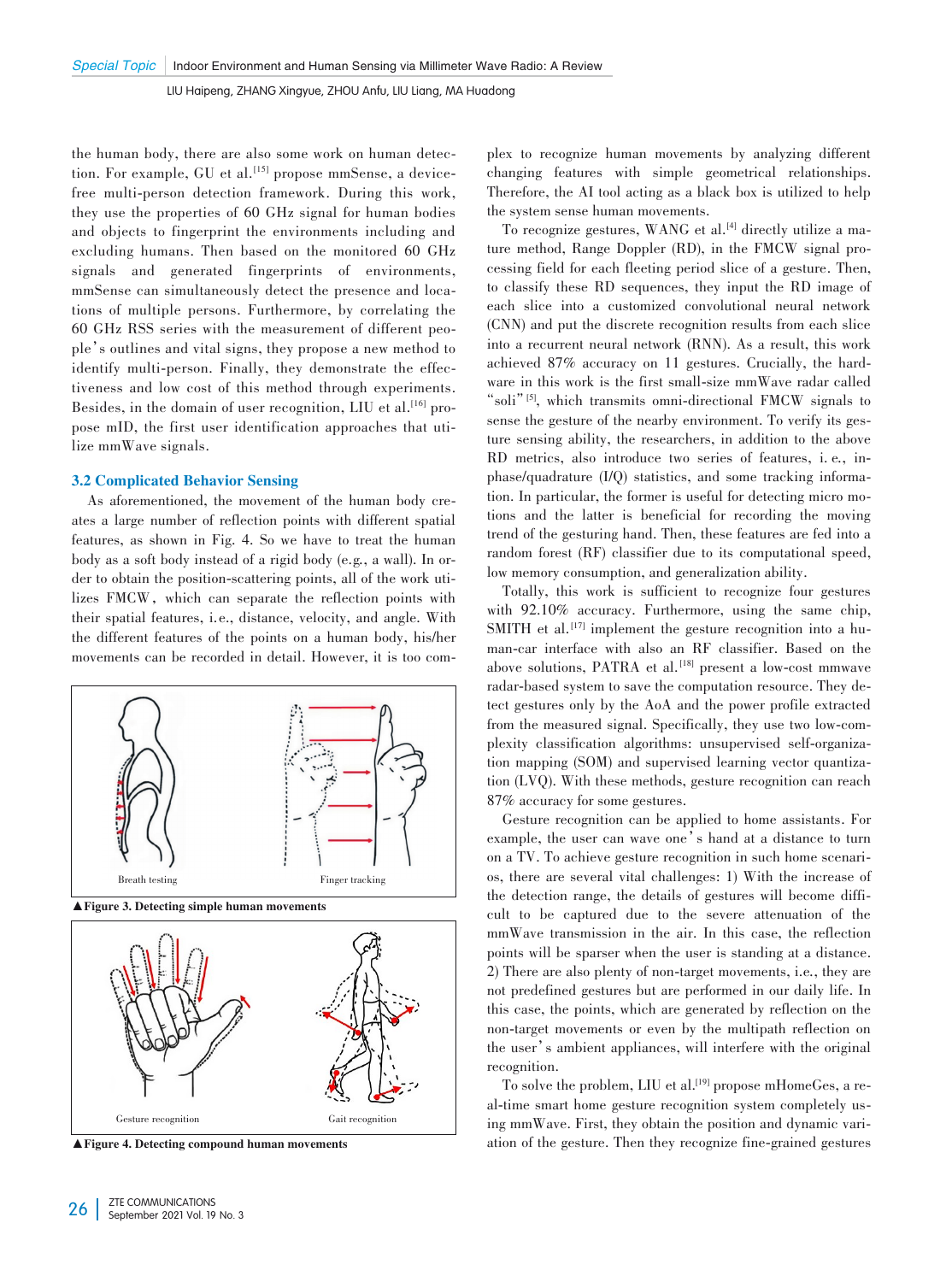by using a lightweight CNN. Next, they propose a user-discovery approach to focus on target human gestures, eliminating the adverse effects of surrounding interference. Finally, they realize the continuous gesture recognition in real time. In the end, mHomeGes achieved more than 95.30% of high-precision recognition in real-time smart home scenarios, successfully solving these problems. On the other hand, PALIPANA et al. $^{[20]}$ use a Pointnet++ and LSTM combination to extract the spatiotemporal feature of point clouds. In this case, they build a 4D point cloud classification architecture that feeds on the point clouds directly to recognize the gestures. SANTHALINGAM et al.<sup>[21]</sup> also try to recognize the movements (e.g., American sign language recognition for the deaf and hard-of-hearing people) at a distance, but they highly rely on cumbersome devices. Based on the home-scenario gesture recognition, LIU et al. further propose mTranSee<sup>[22]</sup> to largely reduce the adaptation effort in a smart home scenario via transfer learning, which promotes the practicability of mmWave gesture sensing.

Based on the similar inspiration of the point cloud, MENG et al.<sup>[3]</sup> utilize FMCW mmWave signals to realize the gait identification by three spatial features, i.e., three-dimensional (3D) coordinates in space, speed relative to the radar, and the energy intensity of each reflection point on a human body, respectively. In order to adapt these three features, they also design a novel AI algorithm, i. e., GaitNet, which concatenates five separated attribute networks (the first three are for the 3D coordinates) and feeds them into a fusion network. As a result, mmGaitNet achieves 90% and 88% accuracy for single person and five coexisting person scenarios, respectively.

Since point clouds reflect the movement of the human body, and millimeter waves can detect tiny movements, can we construct the human body through millimeter wave signals? For this, XUE et al. [23] propose mmMesh, a real-time 3D human mesh estimation system. This system can accurately align the 3D points with the corresponding body segments. With this approach, the lost part due to the sparsity of mmWave point cloud is introduced from the information of the previous frame so that a dynamic human mesh is completed.

# 4 Discussion

According to different sensing tasks (environment/human body) and core methods (AI/non-AI), we cross-classify the existing methods across application scenarios (categorized in Table 3). Next, we will discuss the deficiency of mmWave sensing-related work and look forward to the other perception applications.

| ▼Table 3. Existing work and prospect for the future |
|-----------------------------------------------------|
|-----------------------------------------------------|

|                             |         | $Non-AI$                          |
|-----------------------------|---------|-----------------------------------|
| Human dynamics              | 2,3,5,6 | 1,7,16,20,21,22,23                |
| Indoor environment          |         | 9, 11, 12, 13, 14, 15, 17, 18, 19 |
| AI: artificial intelligence |         |                                   |

#### 4.1 Deficiencies of State-of-the-Art Work

Deficiencies of the state-of-the-art work are introduced in the following scenes.

1) Sensing the indoor environment

For environment construction, the current work lacks the ability of complex environment construction, i.e., it is limited to smaller indoor environments. Moreover, the current work can only identify simple construction, i.e., it is difficult to distinguish the details of the surroundings (e.g*.*, a safe in the corner), so the challenge is to study how to accurately sense the details. None of the methods have ever tried to combine efficient AI tools with indoor environment construction. There is only one work<sup>[11]</sup> that uses the AI method to perceive the materials. For material reflected, though mmWave-based material recognition is currently used in security inspections, there are still problems like the bulky and inefficient machines.

2) Sensing human dynamics

Gestures are currently sensed only in an ideal environment, i.e*.*, the researchers only allow the user to perform the gestures in several fixed positions. For monitoring vital signs, current work only extracts the frequency of a person's breath rate and heartbeat in calm status. Therefore, when the solution is applied at home, it is difficult to track a moving human body. Moreover, the current work only determines the breath and heartbeat rates approximately through the periodicity of the signal. However, compared with more accurate medical devices upon bioelectric signals, it greatly lacks accuracy and credibility.

## 4.2 Future Outlook on Novel Applications

We also look into the future of novel applications as follows. 1) Sensing indoor environment

For environment sensing, since the current work has achieved the ability of simple indoor environment construction, in the future the same method will meet new challenges when applied to a wider space (e.g., larger office space). Furthermore, to improve the accuracy of recognition of the surrounding environment, smaller FMCW radars can be used to achieve the same ability. However, FMCW radars are sensitive to minor moving variations which may affect the detection ability of small metal objects. Moreover, since mmWave cannot finely image the sensing objects, it may provide important assistance for the vision of some certain unmanned systems like domestic robots which need to protect user's privacy security.

2) Sensing human dynamics

For human dynamics sensing, everyone making the same gesture will have slight differences in the motion habits, so we can also use the same gesture to authenticate different users. But it is important to extract the unique information differentiating host gestures from others. For monitoring vital signs, since the current work of measuring heartbeat or breath re-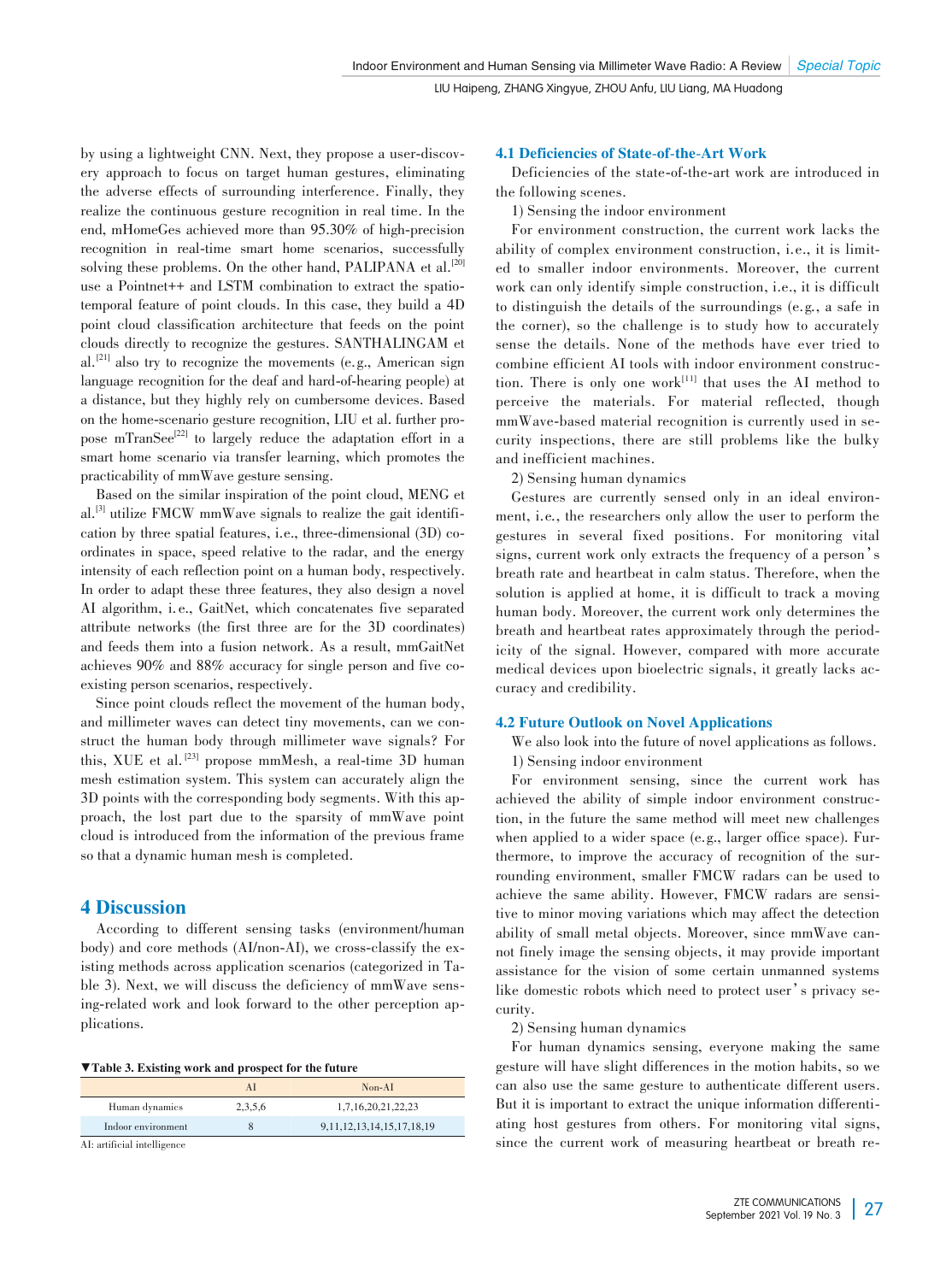quires the person to be still, one can explore how to measure these vital signs in a dynamic process. In the future, once implementing the mobile tracking monitoring method, we can also track the user's living habits and real-time health conditions, so as to better help people improve their living quality. Moreover, the data collected by medical devices can supervise the mmWave signal training on the AI algorithm, thereby judging the breath and heart rates more precisely, reliably and automatically.

As can be seen from Table 3, only Ref. [11] is based on the AI method and explores the indoor environment. Based on RadarCat's inspiration, we can also learn about changes in signal strength to detect changes in the body's blood sugar concentration"in air", therefore reducing the pain of patients. Similarly, this approach could be applied to screening passengers for sensitive metal objects at security checkpoints, reducing the work of staff. Furthermore, researchers can further explore this direction, e. g., AI algorithm can learn the changes in a signal state to judge the tendency of users to move in different positions in the room, so as to improve the performance of the mmWave network more quickly instead of the traditional iterative algorithms.

Besides, there are only two existing tasks based on non-AI and human dynamics, so researchers can design more targeted and simple algorithms, e.g., tracking the angle of the swiping hand to determine its direction and speed. Furthermore, the hand location in space can be obtained by using the range and angle information of its reflection point cloud to realize hand tracking. Based on this, researchers can also realize a low-power virtual reality (VR) game sensor based on mmWave.

## 5 Conclusions

The state-of-the-art mmWave sensing solutions have performed basic functions: constructing the general indoor environment and recognizing the dynamics of the human body. We classify the existing work according to their sensing tasks, i.e., static indoor environment and dynamic human movements, and then introduce the characteristics and advantages separately. Finally, we use a table to further classify the work and present a forward look at future work in this field.

#### References

- [1] ZHU Y Z, ZHU Y B, ZHAO B Y, et al. Reusing 60 GHz radios for mobile radar imaging [C]//The 21st Annual International Conference on Mobile Computing and Networking. Paris, France: ACM, 2015: 103 – 116. DOI: 10.1145/ 2789168.2790112
- [2] PALACIOS J, CASARI P, WIDMER J. JADE: Zero-knowledge device localiza-

tion and environment mapping for millimeter wave systems [C]//IEEE Conference on Computer Communications. Atlanta, USA: IEEE, 2017: 1 – 9. DOI: 10.1109/INFOCOM.2017.8057183

- [3] MENG Z, FU S, YAN J, et al. Gait recognition for co-existing multiple people using millimeter wave sensing [C]//The AAAI Conference on Artificial Intelligence. New York, USA: AAAI, 2020, 34(01): 849–856. DOI: index.php/AAAI/ article/view/5430
- [4] WANG S W, SONG J, LIEN J, et al. Interacting with soli: exploring fine-grained dynamic gesture recognition in the radio-frequency spectrum [C]//The 29th Annual Symposium on User Interface Software and Technology. Tokyo, Japan: ACM, 2016: 851–860. DOI: 10.1145/2984511.2984565
- [5] LIEN J, GILLIAN N, KARAGOZLER M E, et al. Soli: ubiquitous gesture sensing with millimeter wave radar [J]. ACM transactions on graphics, 2016, 35(4): 1–19. DOI: 10.1145/2897824.2925953
- [6] WEI T, ZHANG X Y. MTrack: high-precision passive tracking using millimeter wave radios [C]//The 21st Annual International Conference on Mobile Computing and Networking. Paris, France: ACM, 2015: 117 – 129. DOI: 10.1145/ 2789168.2790113
- [7] PALACIOS J, BIELSA G, CASARI P, et al. Communication‑driven localization and mapping for millimeter wave networks [C]//IEEE Conference on Computer Communications. Honolulu, USA: IEEE, 2018: 2402–2410. DOI: 10.1109/IN‑ FOCOM.2018.8485819
- [8] WEI T, ZHOU A, ZHANG X. Facilitating robust 60 GHz network deployment by sensing ambient reflectors [C]//14th USENIX Symposium on Networked Systems Design and Implementation. Boston, USA: IEEE, 2017: 213–226
- [9] ZHOU A F, ZHANG X Y, MA H D. Beam‑forecast: facilitating mobile 60 GHz networks via model‑driven beam steering [C]//IEEE Conference on Computer Communications. Atlanta, USA: IEEE, 2017: 1 - 9. DOI: 10.1109/INFO-COM.2017.8057188
- [10] ZHU Y, YAO Y, ZHAO B Y, et al. Object recognition and navigation using a single networking device [C]//Annual International Conference on Mobile Systems, Applications, and Services. Niagara Falls, USA: ACM, 2017: 265–277. DOI: 10.1145/3081333.3081339
- [11] YEO H S, FLAMICH G, SCHREMPF P, et al. RadarCat: radar categorization for input & interaction [C]//The 29th Annual Symposium on User Interface Software and Technology. Tokyo, Japan: ACM, 2016: 833–841.DOI: 10.1145/ 2984511.2984515
- [12] ZHOU A F, YANG S Y, YANG Y, et al. Autonomous environment mapping using commodity millimeter-wave network device  $ICV/IEEE$  Conference on Computer Communications. Paris, France: IEEE, 2019: 1126 – 1134. DOI: 10.1109/INFOCOM.2019.8737624
- [13] ZHOU A F, XU S Q, WANG S, et al. Robot navigation in radio beam space: Leveraging robotic intelligence for seamless mmWave network coverage [C]// The 20th ACM International Symposium on Mobile Ad Hoc Networking and Computing. Catania, Italy: ACM, 2019: 161 – 170. DOI: 10.1145/ 3323679.3326514
- [14] YANG Z C, PATHAK P H, ZENG Y Z, et al. Monitoring vital signs using millimeter wave [C]//Proceedings of the 17th ACM International Symposium on Mobile Ad Hoc Networking and Computing. Paderborn, Germany: ACM, 2016: 211–220. DOI: 10.1145/2942358.2942381
- [15] GU T B, FANG Z, YANG Z C, et al. MmSense: multi‑person detection and identification via mmWave sensing [C]//The 3rd ACM Workshop on Millimeter-wave Networks and Sensing Systems. Los Cabos, Mexico: ACM, 2019: 45 -50. DOI: 10.1145/3349624.3356765
- [16] LIU H P, BAI X W, GAO H Y, et al. MID: accurate and robust user identification and authentication through hand‑gesture sensing with mmwave radar [J]. Proceedings of the ACM on interactive, mobile, wearable and ubiquitous technologies, 2021.
- [17] SMITH K A, CSECH C, MURDOCH D, et al. Gesture recognition using mm-wave sensor for human-car interface [J]. IEEE sensors letters, 2018, 2 (2): 1–4. DOI: 10.1109/LSENS.2018.2810093
- [18] PATRA A, GEUER P, MUNARI A, et al. Mm-wave radar based gesture recognition: development and evaluation of a low‑power, low‑complexity system [C]// The 2nd ACM Workshop on Millimeter Wave Networks and Sensing Systems. New Delhi, India: ACM, 2018: 51–56. DOI: 10.1145/3264492.3264501
- [19] LIU H P, WANG Y H, ZHOU A F, et al. Real‑time arm gesture recognition in smart home scenarios via millimeter wave sensing [J]. Proceedings of the ACM